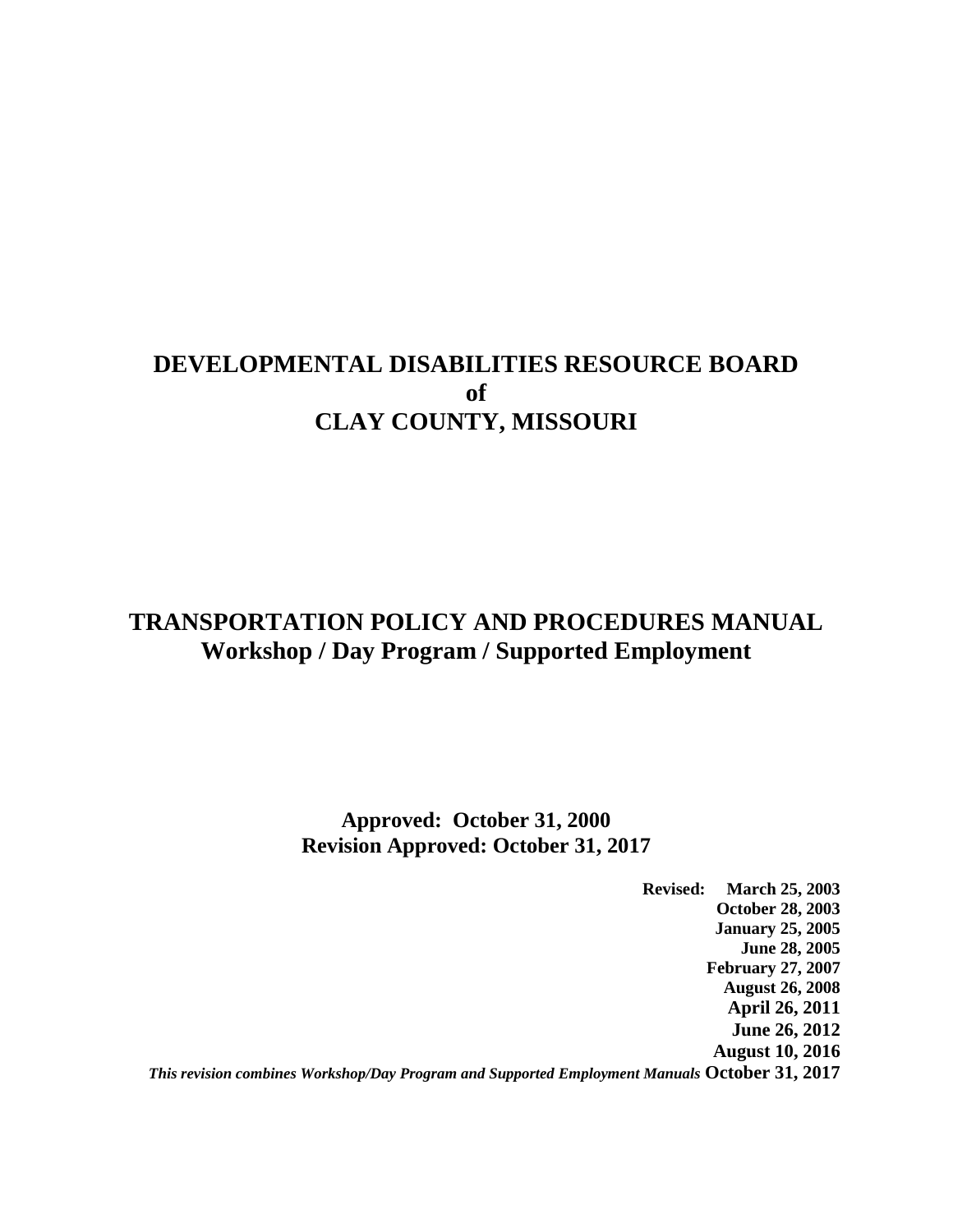# **DEVELOPMENTAL DISABILITIES RESOURCE BOARD of CLAY COUNTY, MISSOURI**

# **TRANSPORTATION POLICY MANUAL Workshop / Day Program / Supported Employment**

# **TABLE OF CONTENTS**

|                                                           | Page(s)        |
|-----------------------------------------------------------|----------------|
| <b>Transportation Service Rates</b>                       | 1              |
| Scope of Service (Days / Hours)                           | $\mathbf{1}$   |
| Cost of Service                                           | 1              |
| <b>Boundary Limitations (Description)</b>                 | $\overline{2}$ |
| <b>Rider Responsibilities</b>                             | $3 - 4$        |
| <b>Transportation Rules</b>                               | $5 - 6$        |
| VSI Workshop and Supported Employment Procedures          | $\overline{7}$ |
| Day Program and Community-Supported Employment Procedures | 8              |
| Della Lamb/City Wide Transportation Responsibilities      | 9              |
| <b>Resident Eligibility Form</b>                          | 10             |
| Notice of Transportation Request                          | 11             |
| Passenger Information Form                                | 12             |
| Rider Agreement / Signature Form                          | 13             |
| <b>Change of Status Form</b>                              | $14 - 16$      |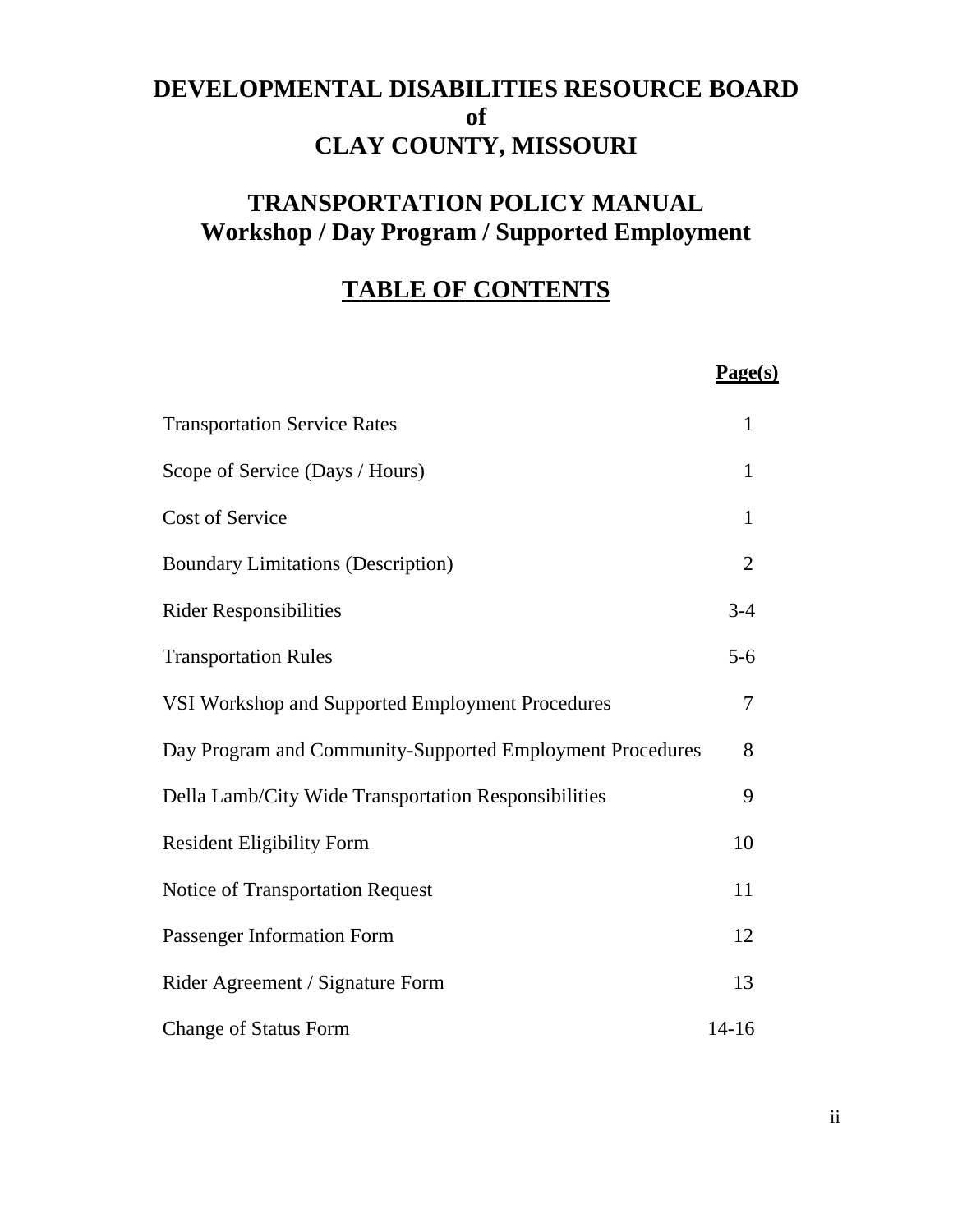## **DEVELOPMENTAL DISABILITIES RESOURCE BOARD Reference Information**

- 1. **DDRB** refers to Developmental Disabilities Resource Board of Clay County
- 2. **VSI** refers to Vocations Services, Inc.
- 3. **DL/CW** refers to Della Lamb/City Wide Transportation
- 4. **CHS** refers to Center for Human Services
- 5. **SC** refers to Service Coordinator, Center for Human Services
- 6. **KCRO** refers to Department of Mental, Kansas City Regional Office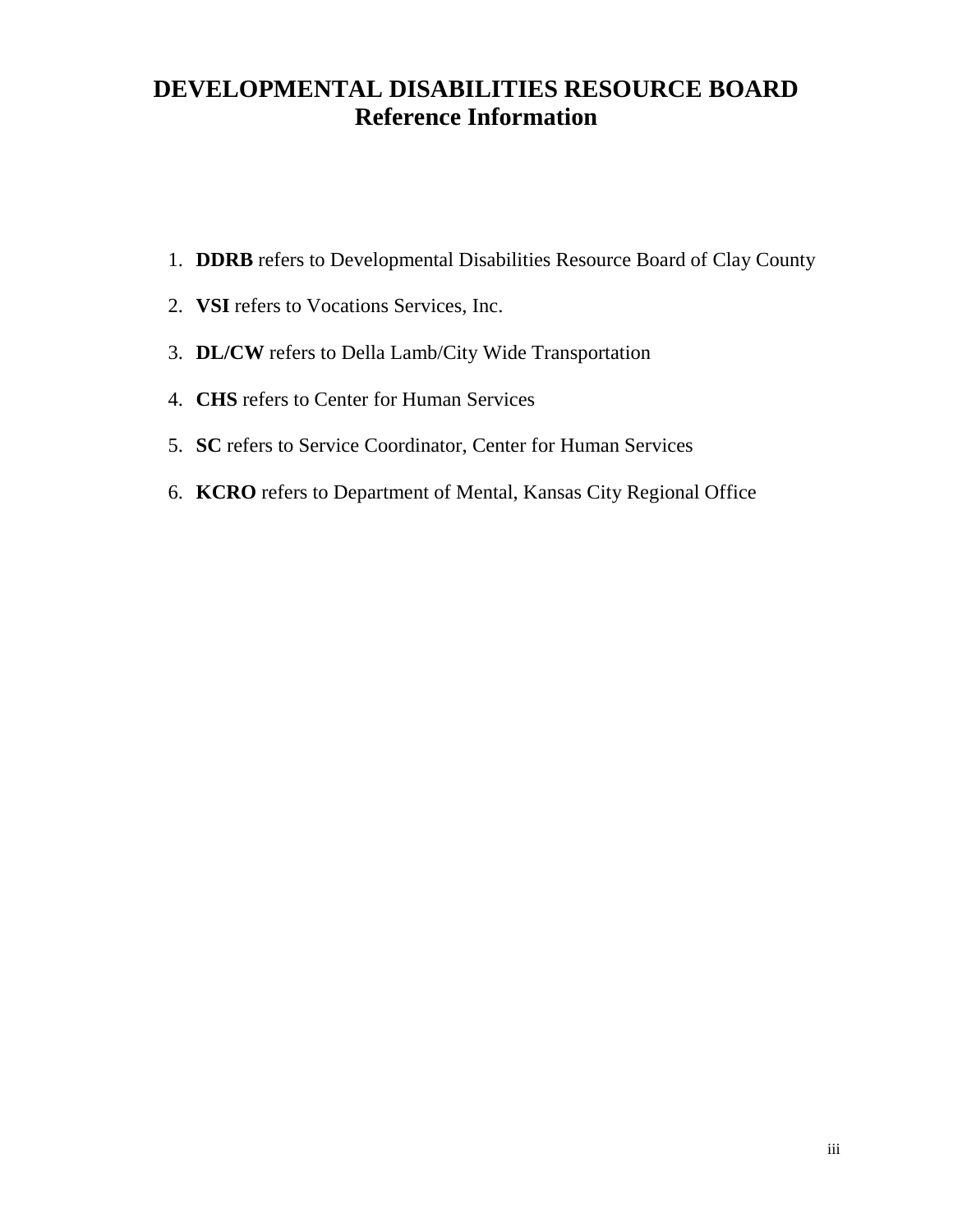## **DEVELOPMENTAL DISABILITIES RESOURCE BOARD Transportation Service Rates**

Rates are quoted to Developmental Disabilities Resource Board (DDRB) and approved each year during the annual funding period. Current contract rates are available upon request.

### **Scope of Service**

| <b>Type of Program</b><br>Workshop / Day Program | <b>Days of Service:</b><br>Monday through Friday | <b>Hours of Service:</b><br>$6:30$ a.m. $-9:30$ a.m.<br>$2:45$ p.m. $-5:30$ p.m. |
|--------------------------------------------------|--------------------------------------------------|----------------------------------------------------------------------------------|
| Supported Employment                             | Monday through Friday                            | 6:00 a.m. $-$ 5:00 p.m.                                                          |

#### **Exceptions to hours of service include:**

Facility emergencies such as shut downs due to weather, water problems, fire, or safety threats. Workshop and/or Day Program Providers will communicate with the Della Lamb/City Wide directly on all requests for early dismissals.

#### **Note:**

Della Lamb/City Wide Transportation is responsible for daily transportation to and from the workshop, day program, or community-supported employer facilities at the scheduled times only for **All Riders.** Parents/guardians are responsible for transportation if a rider must return home before the scheduled transportation time (i.e., illness, injury, suspension). This applies to **All Riders**.

**Supported Employment Riders** must contact Della Lamb/City Wide Transportation **weekly** with their work schedule for the following week. Failure to advise Della Lamb/City Wide of the schedule can result in no transportation for that week.

### **Cost of Service**

There is **No Charge** to the approved riders for transportation to and from the prior approved destinations.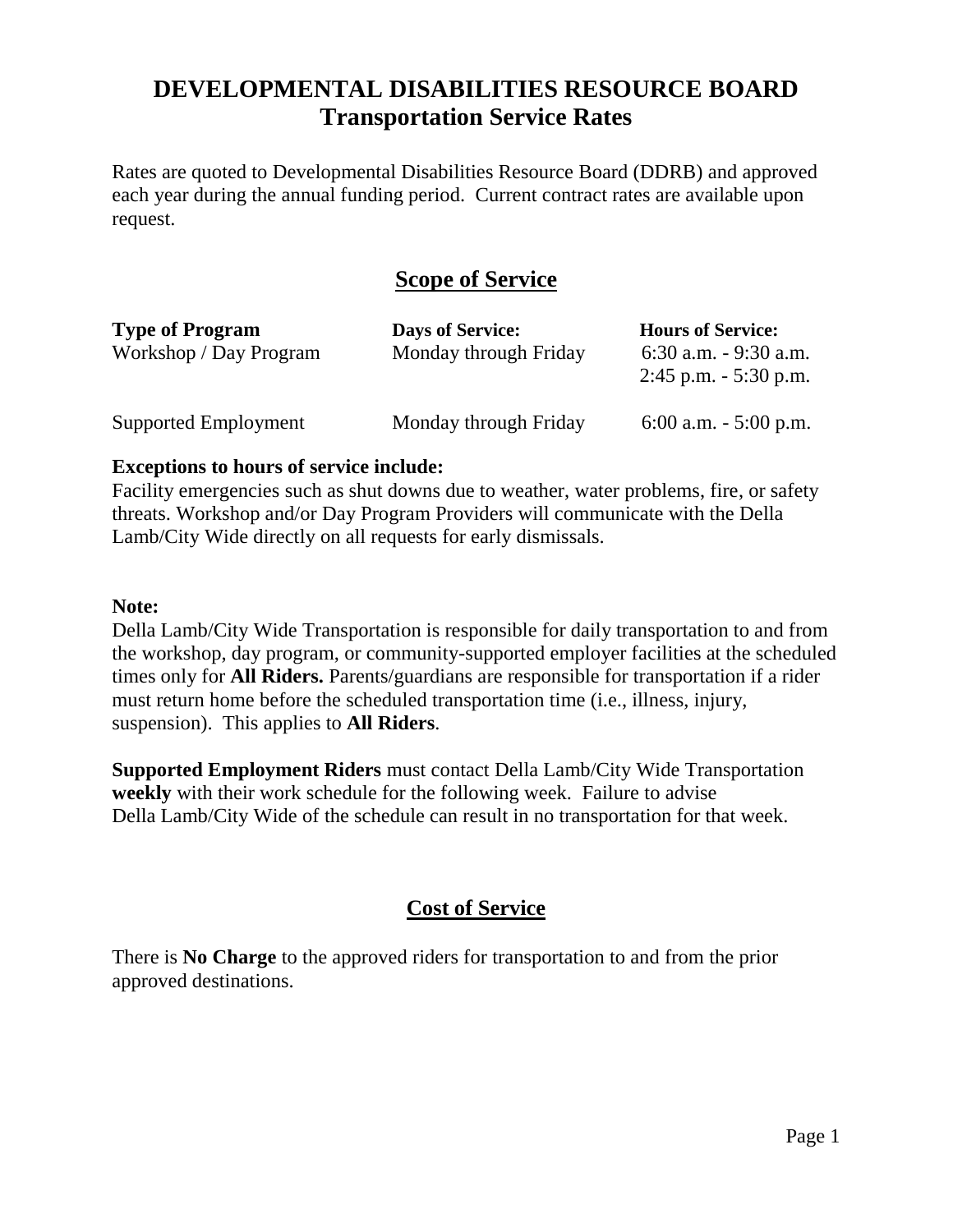## **DEVELOPMENTAL DISABILITIES RESOURCE BOARD Transportation Service Area Boundary Limitations**

The DDRB Workshop, Day Program and Community- Supported Employment transportation service area is defined as follows:

| <b>Boundary</b> | <b>Description</b>                                                                                            |
|-----------------|---------------------------------------------------------------------------------------------------------------|
| East            | Clay County line                                                                                              |
| West            | Clay-Platte County lines                                                                                      |
| North           | Kearney, Excelsior Springs, Smithville                                                                        |
| South           | Clay County line at Missouri River<br>(Liberty, Gladstone, North Kansas City,<br>Claycomo, Kansas City North) |

#### **Note**:

Transportation to and from any other county will not be approved. Any transportation requested outside the established service area will be the responsibility of the consumer. The consumer must contract directly with a private provider and incur the cost. DDRB transportation will not be available for individuals on an as needed basis.

Residential address must be within the boundary limitations and service days and hours approved by the DDRB to qualify for transportation. Alternative options must be discussed with the consumer, family, and/or guardian before DDRB transportation is offered. After other options of transportation have been investigated, evaluated and deemed inappropriate, DDRB transportation may be provided for persons with a regular schedule.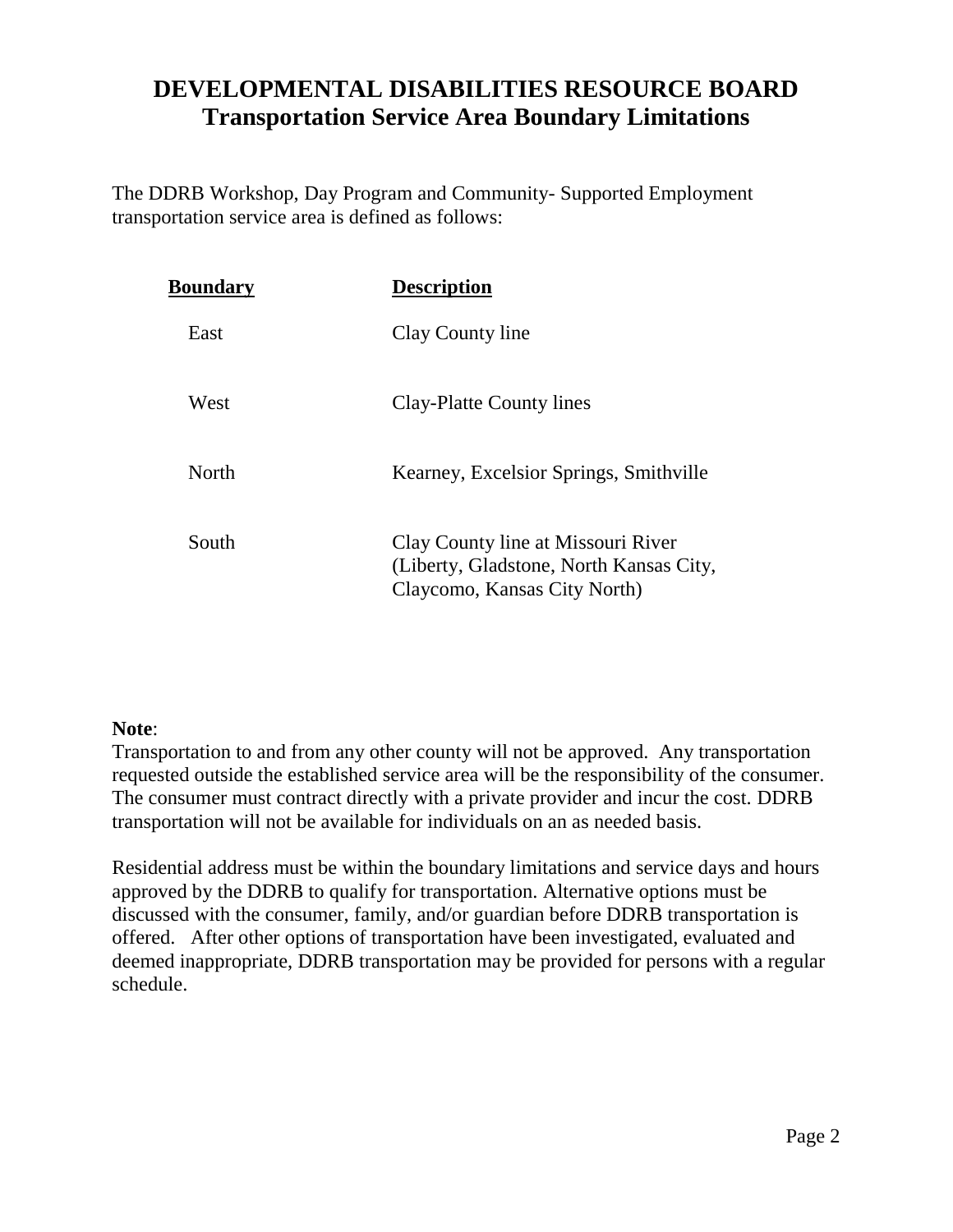# **DEVELOPMENTAL DISABILITIES RESOURCE BOARD Rider Responsibilities**

- 1. **All Riders** must be 18 years of age at the start of services.
- 2. **All Riders** must be a Clay County residents.
- 3. **All Riders** must have a permanent residential address.
- 4. **All Riders** must be determined eligible for services through the Kansas City Regional Office of the Department of Mental Health.
- 5. **All Riders** must be able to get on and off the van with **limited assistance**. Limited assistance is defined as the ability to step on/off the van, find a seat, scoot over in the seat, and fasten own seat belt.
	- a. Assistance may be given to consumers in wheelchairs getting on and off the vans at the residence and workshop/day program facilities.
	- b. **All Riders** must be ready at the time specified for pick-up and drop-off at residence and workshop, day program, or community employer location.
- 6. **Supported Employment Riders** must call DL/CW **weekly** to confirm their work schedule for the following week.
	- a. All appointments must be made between 6:30 a.m. and 5:00 p.m.
	- b. All appointments must be made by 10:00 a.m. on the business day before the ride is needed.

### **Contact Della Lamb/City Wide Transportation Dispatch Office Phone Number: 816-241-8822**

#### **Residential Pick-Up:**

Vehicles will pull up in front of the residence. The consumer is expected to meet the van at the street. The transportation department will not call consumers to advise the van has arrived. Vans will wait 3 to 5 minutes before moving to the next scheduled stop.

#### **Facility Pick-up:**

Vans will wait 3 to 5 minutes for a consumer at the workshop, day program, or community employment facility. Delays for any reason are not acceptable since parents/guardians of many other consumers are waiting for members to arrive home at a specified time.

#### **Residential / Facility Drop-Off:**

Van driver will make sure the consumer enters the workshop, day program, community employer facility, or residence. Should the consumer enter the residence, workshop, day program, or community employer facility, it is assumed that there is a responsible party present.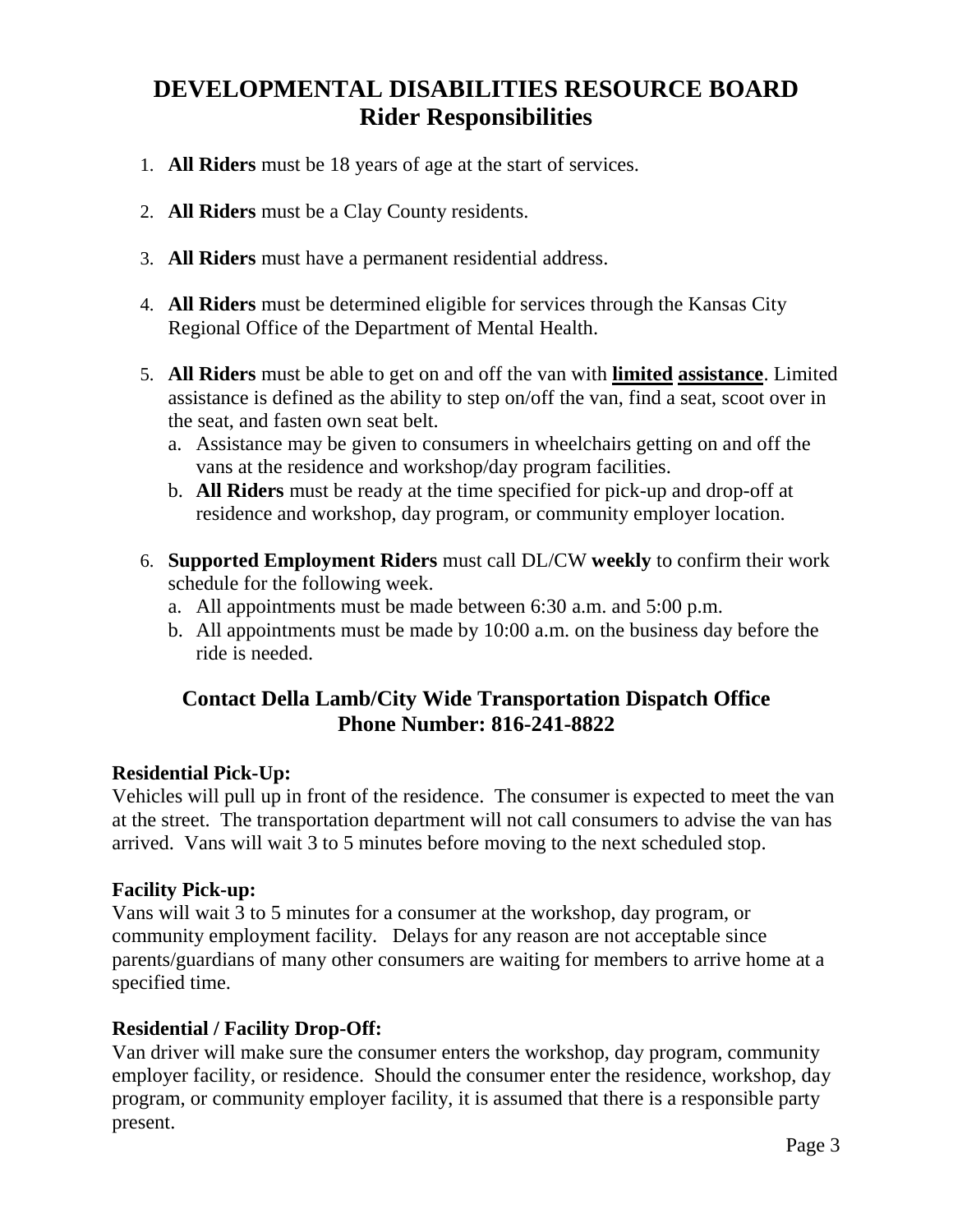## **DEVELOPMENTAL DISABILITIES RESOURCE BOARD Rider Responsibilities (continued)**

- 7. **All Riders** must call DL/CW to **cancel rides** in these cases:
	- a. Vacation
	- b. Illness
	- c. If any other transportation means is being utilized to and from the facilities
	- d. Call as soon as possible **for any reason transportation services will not be used**.

Cancellations may be made at any time by calling the DL/CW Dispatch Office. If the call is made outside DL/CW normal business day  $(6:00 \text{ a.m.} - 5:00 \text{ p.m.}),$ please leave a message on the answering machine.

- 8. **All Riders** must call DL/CW Dispatch Office during the normal business day (6:00 a.m. to 5:00 p.m.) to report **changes in transportation needs** such as:
	- a. Change in permanent address, phone number. or emergency contact phone numbers: consumer/parent/guardian. (See Transportation Rules, Item #4).
	- b. Change in workshop/day program facility location. (See Transportation Rules, Item #5).
	- c. If a rider does not ride on the van to their destination but will need a ride home, they need to notify DL/CW they are at work and will need a ride home.
- 9. **All Riders** must utilize the ride process outlined in this section. Failure to cancel rides could result in a suspension or permanent loss of service.
- 10. **All Riders** must agree to abide by these Rider Responsibilities and the Transportation Rules.
- 11. **All Riders** must sign and return to DDRB the Passenger Information Form and the Rider Agreement / Signature Form. The forms are updated annually.

#### **Contact Della Lamb / City Wide Transportation Dispatch Office Phone Number: 816-241-8822**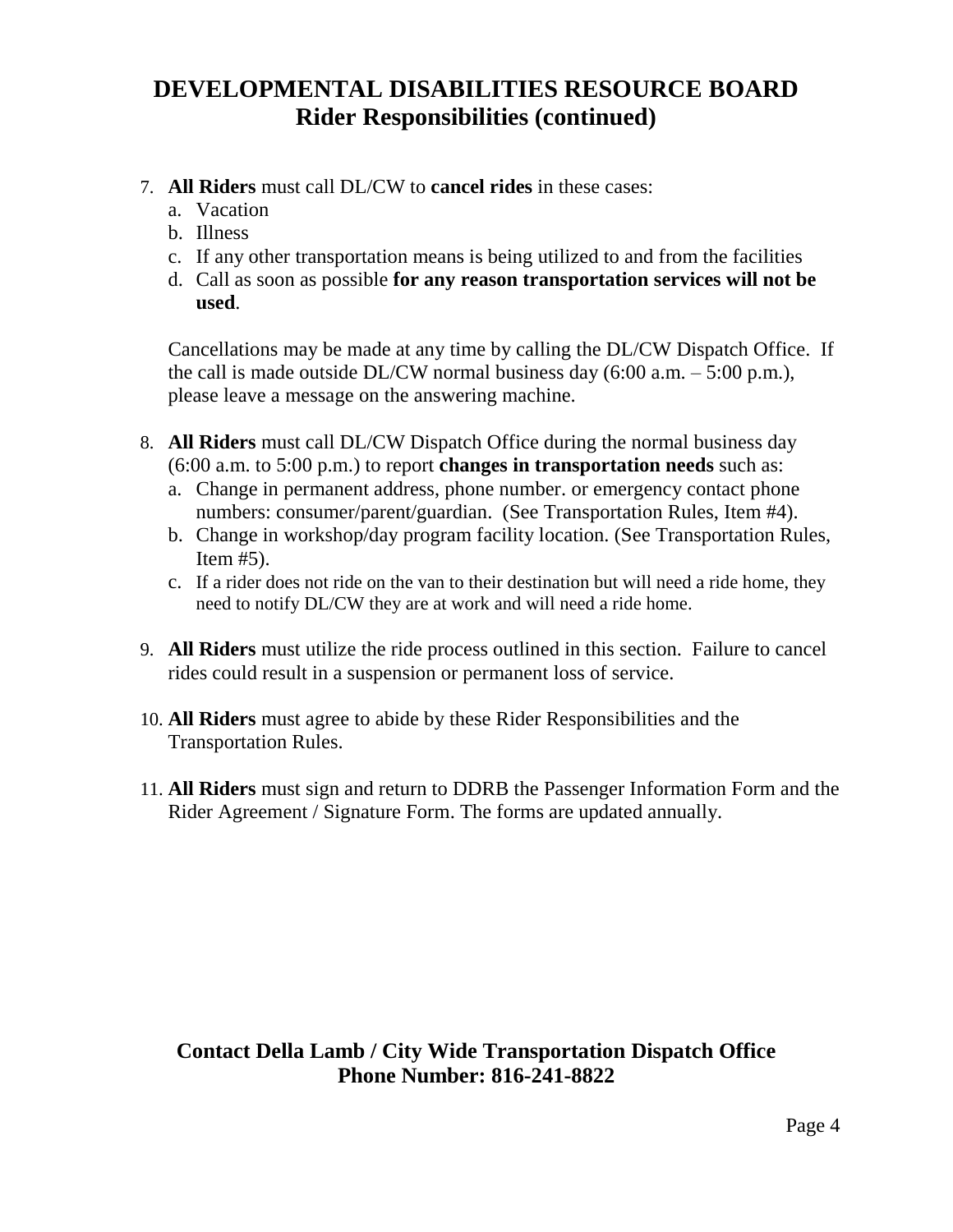# **DEVELOPMENTAL DISABILITIES RESOURCE BOARD Transportation Rules**

#### **All Riders must abide by these Transportation Rules:**

- 1. DL/CW will drop individuals at the **SPECIFIC WORKSHOP, DAY PROGRAM FACILITY or COMMUNITY EMPLOYER JOB SITE** within **DEFINED BOUNDARIES** only. Prior to job being secured, Notice of Transportation Request Form must be completed and returned to DDRB. DL/CW will determine the date that actual transportation can be started. Until approved by DL/CW, transportation will not be provided.
- 2. **All Workshop and Day Program Riders:** Pick-up and drop-off times for workshop and day programs are based on the facility hours. Facility hours must be confirmed prior to the start of services.

**Supported Employment Riders:** Pick-up times at work may be changed to meet consumers' needs. For example, if the scheduled pick-up time is 2:10 p.m. and employee cannot be ready to leave work until 2:20 p.m., then the time may be changed to 2:20 p.m.

3. Residential pick-up points cannot be changed once the route has been established unless the change is permanent.

**All Riders:** Permanent address changes must be approved by DDRB. **Change of Status Form / Change of Transportation** must be completed and returned to DDRB. The new address will be approved by DL/CW **if van space is available** on the new route.DL/CW must be notified of a permanent address change at least one week prior to the move.

4. **All Riders:** A permanent change in workshop and/or day program facility or community employer location must be approved by DDRB. **Change of Status Form / Change of Work Location** must be completed and returned to DDRB. The new address will be approved by DL/CW **if van space is available** on the new route.DL/CW must be notified of a permanent address change at least one week prior to the move.

*(Transportation Rules continued on next page)*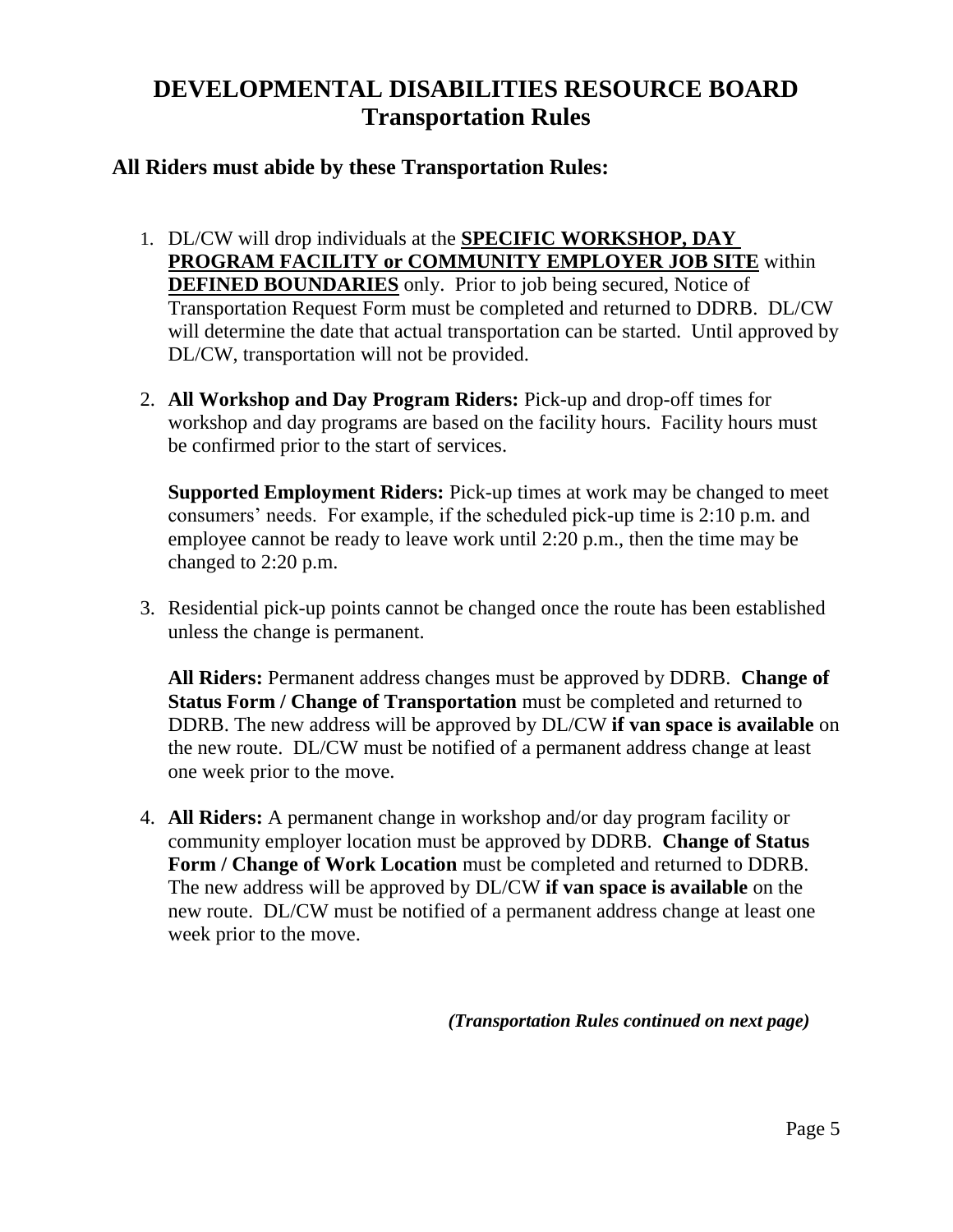### **DEVELOPMENTAL DISABILITIES RESOURCE BOARD Transportation Rules (continued)**

6. **All Riders:** Any conduct that interferes with the safe transportation of consumers will not be tolerated. Discipline will be handled by  $DL/CW$ . The first offense will result, at minimum, in a written warning. The second offense will result in suspension. The length of suspension will depend on the severity of the offense. Suspension forms outlining the offense and the action being taken will be given to consumers and/or guardians by the van driver. DDRB will be notified immediately of any disciplinary actions taken. Multiple offenses may result in the termination of the consumer from transportation services.

**Examples of conduct that will result in suspension or termination** include, but are not limited to: biting, hitting another individual, verbal abuse, threats of violence, placing hands onto another individual, failure to use safety equipment on the vehicle (seat belt), sexual behavior, physical damage to the vehicle, eating on the vehicle, use of smoking or tobacco products on the vehicle, use of obscenities and possession of weapons (i.e., knives, guns).

- 7. **All Riders:** DL/CW drivers and/or any DL/CW employees will not tolerate abuse of any kind. This may result in the immediate suspension and/or termination of the consumer from transportation service.
- 8. **All Riders:** Other health and safety issues, such as seizures, contagious diseases or illnesses must be brought to the attention of the DL/CW Office. Each case will be dealt with privately and individually. Health or safety issues which cannot be improved or resolved may result in the termination of the consumer from transportation service.
- 9. **All Riders:** Proper personal hygiene is required.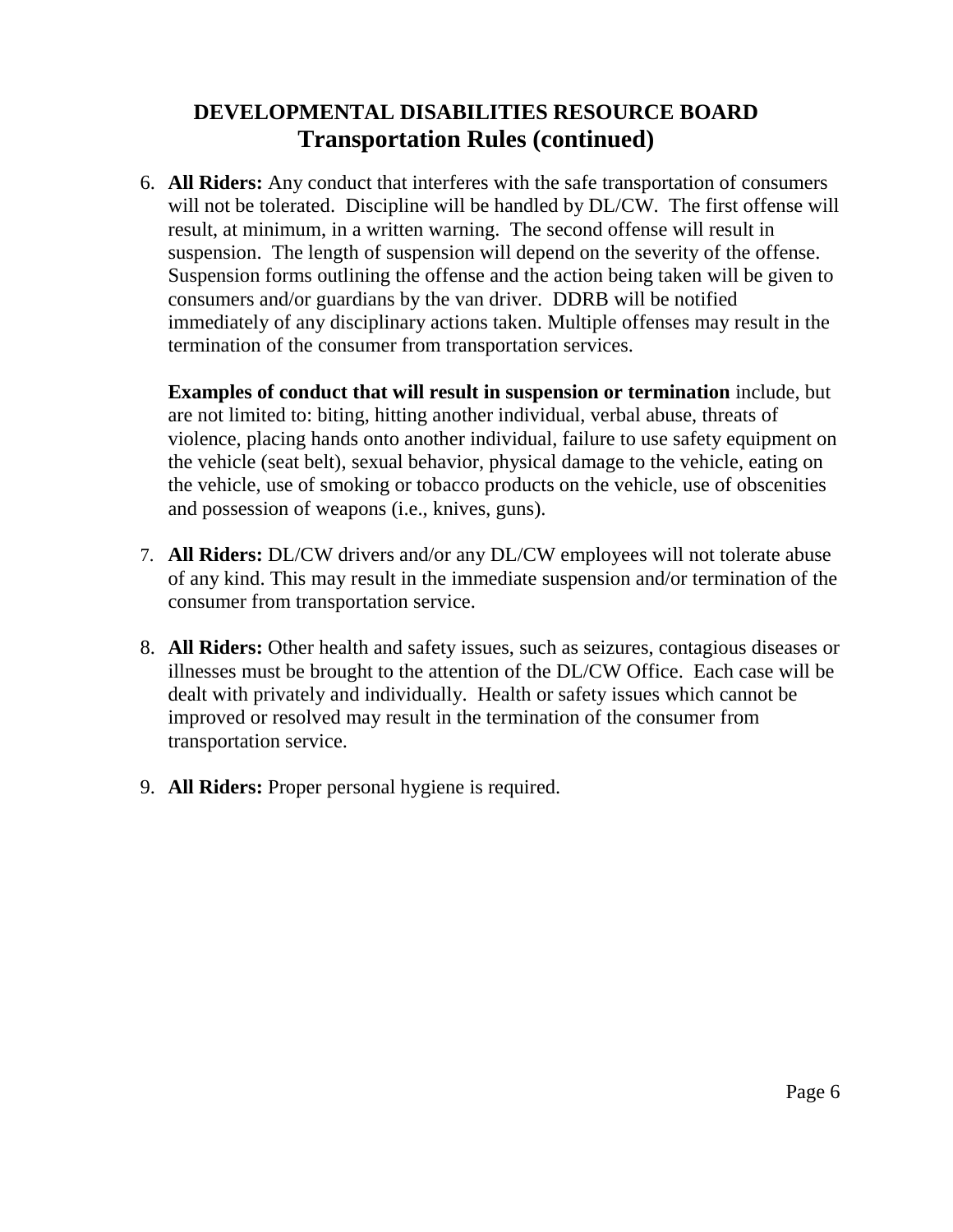## **DEVELOPMENTAL DISABILITIES RESOURCE BOARD Vocational Services, Inc. Workshop and Supported Employment Transportation Request Procedure**

- 1. Person contacts VSI for Workshop or Supported Employment.
- 2. VSI assesses if person is KCRO eligible.
	- a. If no, VSI refers consumer to KCRO.
	- b. If **yes**, VSI:
		- i. Assists consumer with application.
		- ii. Advises CHS SC of application and requests a copy of the service plan.
		- iii. Acquires appropriate signatures on Release of Information (ROI)
- 3. VSI ensures completion of:
	- a. DDRB Resident Eligibility Determination Form.
	- b. Passenger Information Form.
	- c. Reviews the Transportation Manual with the individual and provides copy to appropriate parties.
	- d. Rider Agreement Form (signature required).
	- e. VSI faxes/emails ALL forms to DDRB.
- 4. DDRB:
	- a. Reviews the application for Clay County residency.
		- i. If no, VSI is advised of lack of eligibility.
	- b. If **yes**, the DDRB Director signs the Resident Eligibility Form.
	- c. Returns by fax/email ALL forms to VSI, DL/CW and CHS SC.

### *\*Note: at this point the person has been determined eligible for hire but not officially hired so no transportation has officially been requested.*

- 5. When a job offer is made and a start date has been established, VSI will:
	- a. Complete Notification of Transportation Request Form.
	- b. Faxes/emails to DDRB, DL/CW, and CHS SC with appropriate release of information.

### *\*\*Note: at this point transportation has been requested but is not guaranteed.*

- 6. DL/CW determines the actual start date for transportation and:
	- a. Completes and signs the Notice of Transportation Request Form.
	- b. Faxes/emails the signed form noting the transportation start date to DDRB.
	- c. Notifies the consumer and other appropriate parties of the transportation start date.
- 7. DDRB receives the signed Notice of Transportation with effective start date and faxes/emails the appropriate service provider and CHS SC.

*\*\*\*Note: at this point transportation has been approved. Any changes in schedule, work location or residency will require approval of DL/CW to ensure transportation is available to/from the new locations.*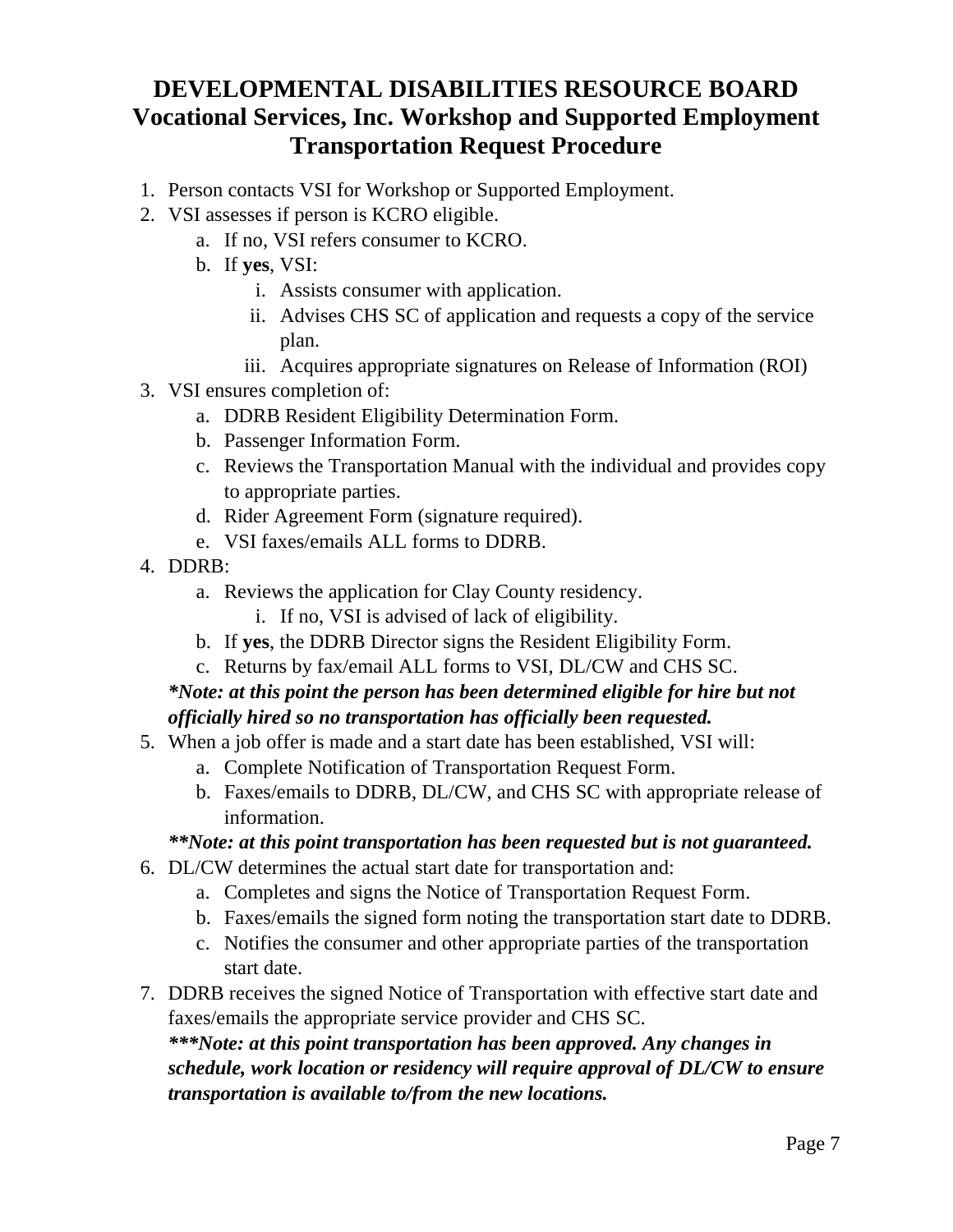## **DEVELOPMENTAL DISABILITIES RESOURCE BOARD Day Program and Community Supported Employment Transportation Request Procedure**

- 1. Persons requesting transportation to Day Program or Community-Supported Employment (other than VSI) will be processed through the assigned CHS SC.
- 2. CHS SC assists person in completing:
	- a. DDRBCC Resident Eligibility Determination Form.
	- b. Passenger Information Form.
	- c. Rider Agreement Form (signature required).
	- d. Reviews the Transportation Manual and provides copy to consumer and/or appropriate parties.
	- e. Faxes/emails the documents to DDRB.
- 3. DDRB:
	- a. Reviews the application for Clay County residency.
		- i. If not eligible, referred back to the CHS SC.
	- b. DDRB signs the Resident Eligibility Form and returns by fax/email ALL forms to CHS SC and DL/CW.
- 4. CHS SC will:
	- a. Determine the Start Date in cooperation with the facility and or employer.
	- b. Complete Notification of Transportation Request Form.
	- c. Notification of Transportation Request Form will be sent to DDRB and DL/CW.

### *\*Note: at this point transportation has been requested but is not guaranteed.*

- 8. DL/CW determines the actual start date for transportation and:
	- a. Completes and signs the Notice of Transportation Request Form.
	- b. Faxes/emails the signed form noting the transportation start date to DDRB.
	- c. Notifies the consumer and other appropriate parties of the transportation start date.
- 9. DDRB receives the signed Notice of Transportation with effective start date and faxes/emails the appropriate service provider and CHS SC.

*\*\*Note: at this point transportation has been approved. Any changes in schedule, work location or residency will require approval of DL/CW to ensure transportation is available to/from the new locations*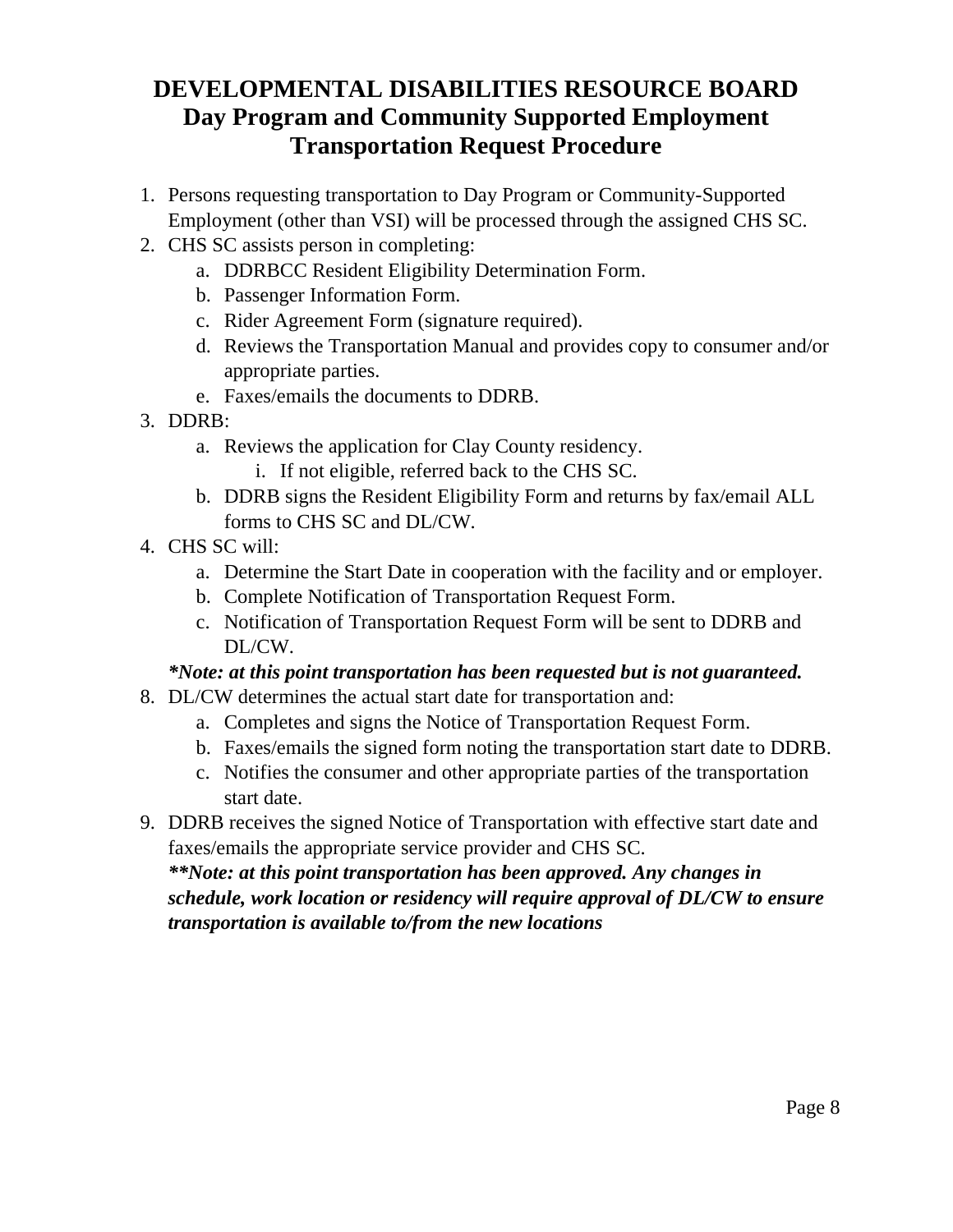## **DEVELOPMENTAL DISABILITIES RESOURCE BOARD Della Lamb/City Wide Transportation Additional Responsibilities**

- 1. Communicate on an ongoing basis with consumer/parent/guardian regarding vacations, delays, cancellations or other special requests.
- 2. Provide limited assistance loading and unloading the vehicle. Health or safety issues which cannot be improved or resolved may result in the termination of the consumer from transportation service.
- 3. Stop and load/unload vehicle at the curb side of the residence, traffic laws permitting.
- 4. Under normal circumstances, no consumer will experience more than 1 ½ hours on a vehicle going to or from a workshop, day program or community-supported employer facility.
- 5. Transportation cancellation due to bad weather is based on the Liberty and/or North Kansas City School district rulings regardless if the facility remains open. DL/CW will contact the facility to advise that transportation has been cancelled.
- 6. If program facilities are not officially closed, transportation to and from outlying areas and residential areas with impassable streets may be cancelled. Transportation will notify consumer/guardian if transportation is cancelled. **Cancellation of service is at the sole discretion of the DL/CW Director of Transportation**. Safety is of the utmost concern with inclement weather.
- 7. Enforce Transportation Rules regarding conduct. Determine what constitutes suspension or permanent expulsion. Communicate actions taken with DDRB and service provider.
- 8. DL/CW will report to DDRB any problem with a consumer, guardian, family member, or service provider within 24 hours.
- 9. DL/CW will report to DDRB any accident or incident within 24 hours.
- 10.DL/CW will request updated Passenger Information Forms from all riders on an annual basis.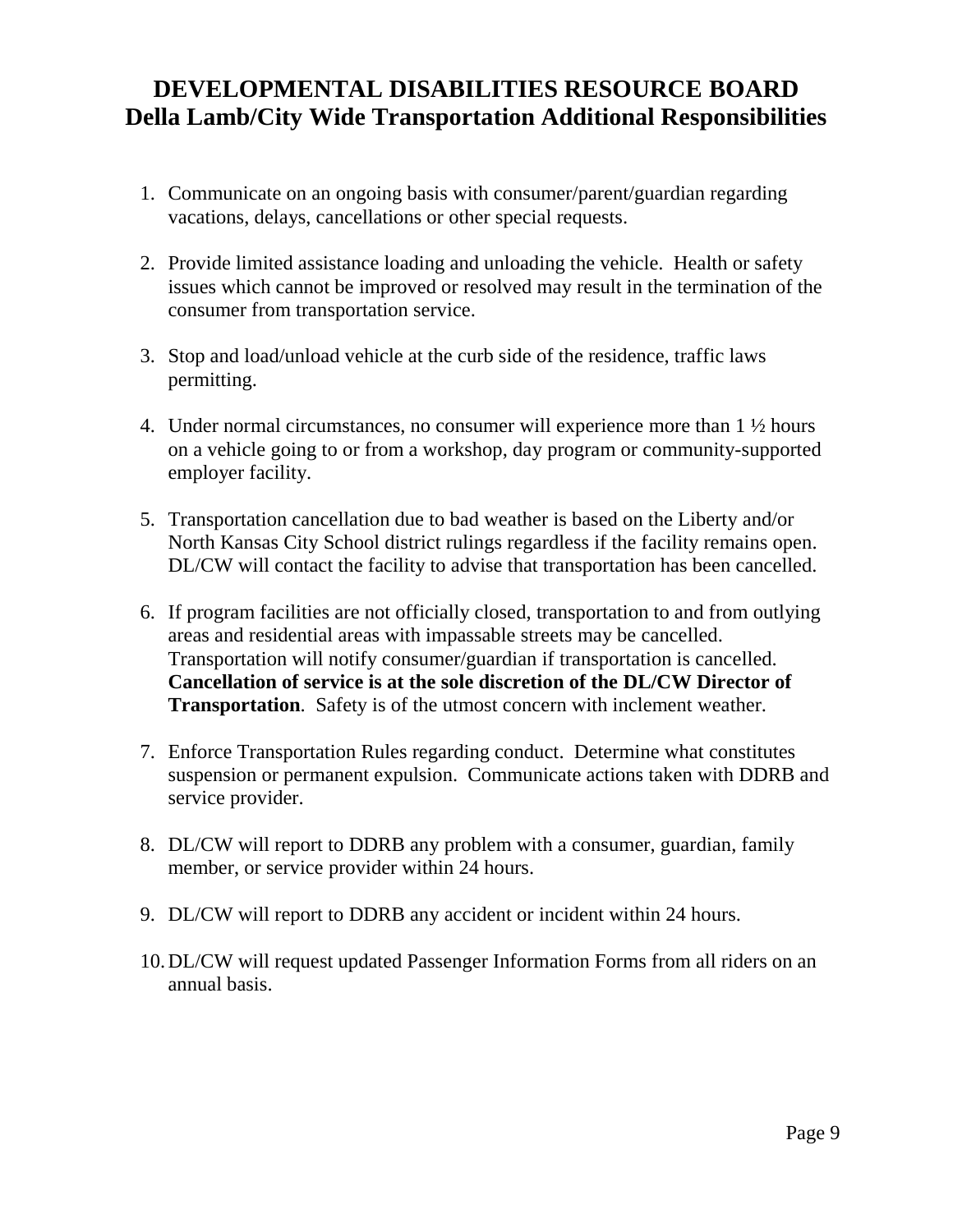### **Developmental Disabilities Resource Board of Clay County Resident Eligibility Determination**

|        | <b>Demographic Information</b>                                                                            |      |                               |               |
|--------|-----------------------------------------------------------------------------------------------------------|------|-------------------------------|---------------|
|        | Gender: Male $\square$ Female $\square$                                                                   |      |                               |               |
|        |                                                                                                           |      |                               |               |
|        | <b>Street</b>                                                                                             | City | State Zip                     |               |
|        |                                                                                                           |      |                               |               |
|        |                                                                                                           |      |                               |               |
|        |                                                                                                           |      |                               |               |
|        |                                                                                                           |      |                               |               |
|        |                                                                                                           |      |                               |               |
|        | <b>Guardianship Information</b>                                                                           |      |                               |               |
|        | Does the individual have a guardian? Yes $\square$ No $\square$                                           |      |                               |               |
|        |                                                                                                           |      |                               |               |
|        | Family $\Box$ Public Administrator $\Box$ Guardian Email: ___________________________                     |      |                               |               |
|        | <b>Eligibility Information</b>                                                                            |      |                               |               |
|        | <b>KCRO Eligible:</b> Yes $\Box$ No $\Box$ <b>Active Medicaid?</b> Yes $\Box$ No $\Box$ In Process $\Box$ |      |                               |               |
|        | Medicaid Waiver Eligible: $\Box$ Yes $\Box$ No $\Box$ In Process Type of Waiver                           |      |                               |               |
|        | Service(s) Requested:                                                                                     |      | FOR DDRB USE ONLY<br>Approved | <b>Denied</b> |
| □      | <b>Autism Services:</b><br>$\Box$ ESMW                                                                    |      | $\perp$                       |               |
| $\Box$ | <b>Day Habilitation:</b> $\Box$ ESMW $\Box$ MD-Broadacres $\Box$ MD-Mill Street                           |      | П                             | П             |
| $\Box$ | <b>Early Intervention:</b> $\square$ ESMW $\square$ <i>NEEC</i> $\square$ <i>CCVI</i>                     |      |                               |               |
| $\Box$ | <b>Therapeutic Recreation:</b> $\square$ Life Unlimited                                                   |      |                               |               |
| $\Box$ | <b>Sheltered Workshop:</b> $\square$ VSI Liberty $\square$ VSI Liberty Annex $\square$ VSI NKC            |      |                               |               |
|        | $\Box$ Ability KC $\Box$ Alphapointe                                                                      |      |                               |               |
| $\Box$ | Supported Employment: $\square$ VSI<br>$\Box$ ESMW                                                        |      | ΙI                            |               |
| $\Box$ | <b>Therapeutic Horseback Riding:</b><br>$\Box$ NTRC                                                       |      |                               |               |
| $\Box$ | <b>Transportation:</b> □ Della Lamb/City Wide                                                             |      | ΙI                            |               |
|        |                                                                                                           |      |                               |               |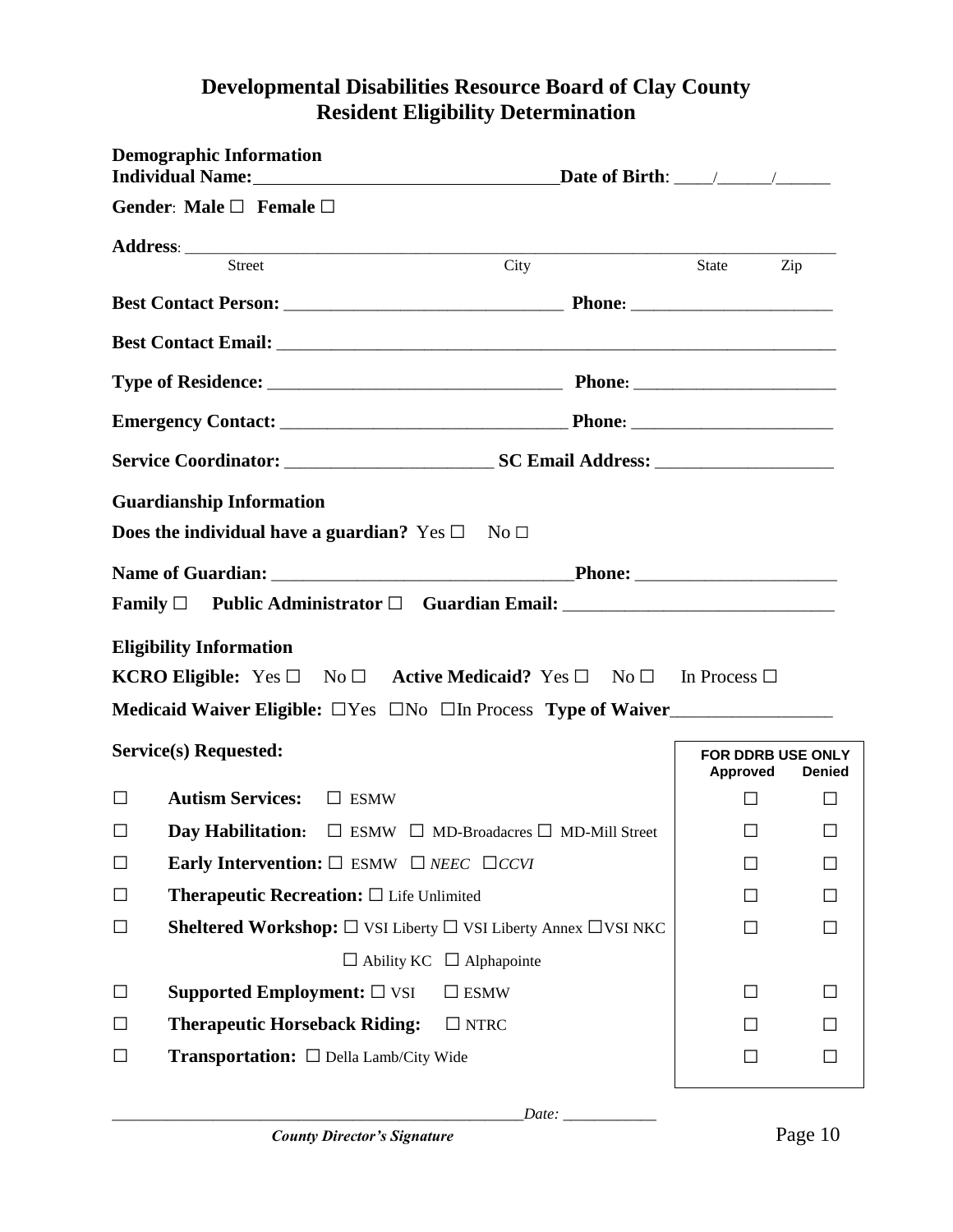### **Developmental Disabilities Resource Board of Clay County Notice of Transportation Request Form**

| Name: Name and the second contract of the second contract of the second contract of the second contract of the second contract of the second contract of the second contract of the second contract of the second contract of |         |                                                                                                                       |                  | Date: $\qquad \qquad$ |        |
|-------------------------------------------------------------------------------------------------------------------------------------------------------------------------------------------------------------------------------|---------|-----------------------------------------------------------------------------------------------------------------------|------------------|-----------------------|--------|
| First                                                                                                                                                                                                                         | MI      | Last                                                                                                                  |                  |                       |        |
| Resident Eligibility Form with pertinent information completed and submitted previously: Yes $\Box$ No $\Box$                                                                                                                 |         |                                                                                                                       |                  |                       |        |
|                                                                                                                                                                                                                               |         |                                                                                                                       |                  |                       |        |
| Transportation start date is assumed to be as soon as possible unless otherwise indicated.<br>*Transportation is not guaranteed or confirmed without Notice of Approval from Della Lamb/ City Wide<br>Transportation.         |         |                                                                                                                       |                  |                       |        |
|                                                                                                                                                                                                                               |         |                                                                                                                       |                  |                       |        |
|                                                                                                                                                                                                                               | Address |                                                                                                                       | City             | <b>State</b>          | Zip    |
|                                                                                                                                                                                                                               |         |                                                                                                                       |                  |                       |        |
| Residential Address (pick up and drop off must be the same address)                                                                                                                                                           |         |                                                                                                                       |                  |                       |        |
|                                                                                                                                                                                                                               |         |                                                                                                                       |                  |                       |        |
| <b>Street</b>                                                                                                                                                                                                                 |         | City                                                                                                                  | State            | Zip                   | County |
|                                                                                                                                                                                                                               |         |                                                                                                                       |                  |                       |        |
| Phone #                                                                                                                                                                                                                       |         | Cell #                                                                                                                |                  | Other#                |        |
|                                                                                                                                                                                                                               |         |                                                                                                                       |                  |                       |        |
|                                                                                                                                                                                                                               |         |                                                                                                                       |                  |                       |        |
|                                                                                                                                                                                                                               |         |                                                                                                                       |                  |                       |        |
|                                                                                                                                                                                                                               | Name    |                                                                                                                       | Organization     | Date                  |        |
| Completed form should be faxed/emailed to DDRB, CHS Service Coordinator, Della Lamb/City Wide Transportation                                                                                                                  |         |                                                                                                                       |                  |                       |        |
|                                                                                                                                                                                                                               |         | <b>Notice of Approval/ Denial of Transportation Request</b><br>To Be Completed by Della Lamb/City Wide Transportation |                  |                       |        |
| Approved $\Box$                                                                                                                                                                                                               |         |                                                                                                                       | Denied $\square$ |                       |        |
|                                                                                                                                                                                                                               |         |                                                                                                                       |                  |                       |        |
| Consumer / Family Notified Date: _____________________                                                                                                                                                                        |         |                                                                                                                       |                  |                       |        |
|                                                                                                                                                                                                                               |         |                                                                                                                       |                  |                       |        |
|                                                                                                                                                                                                                               |         |                                                                                                                       |                  |                       |        |
|                                                                                                                                                                                                                               |         | <b>Della Lamb/City Wide Transportation</b>                                                                            |                  |                       |        |

Completed form should be faxed/emailed to DDRB.

DDRB will fax/email the form to the appropriate service provider and CHS Service Coordinator.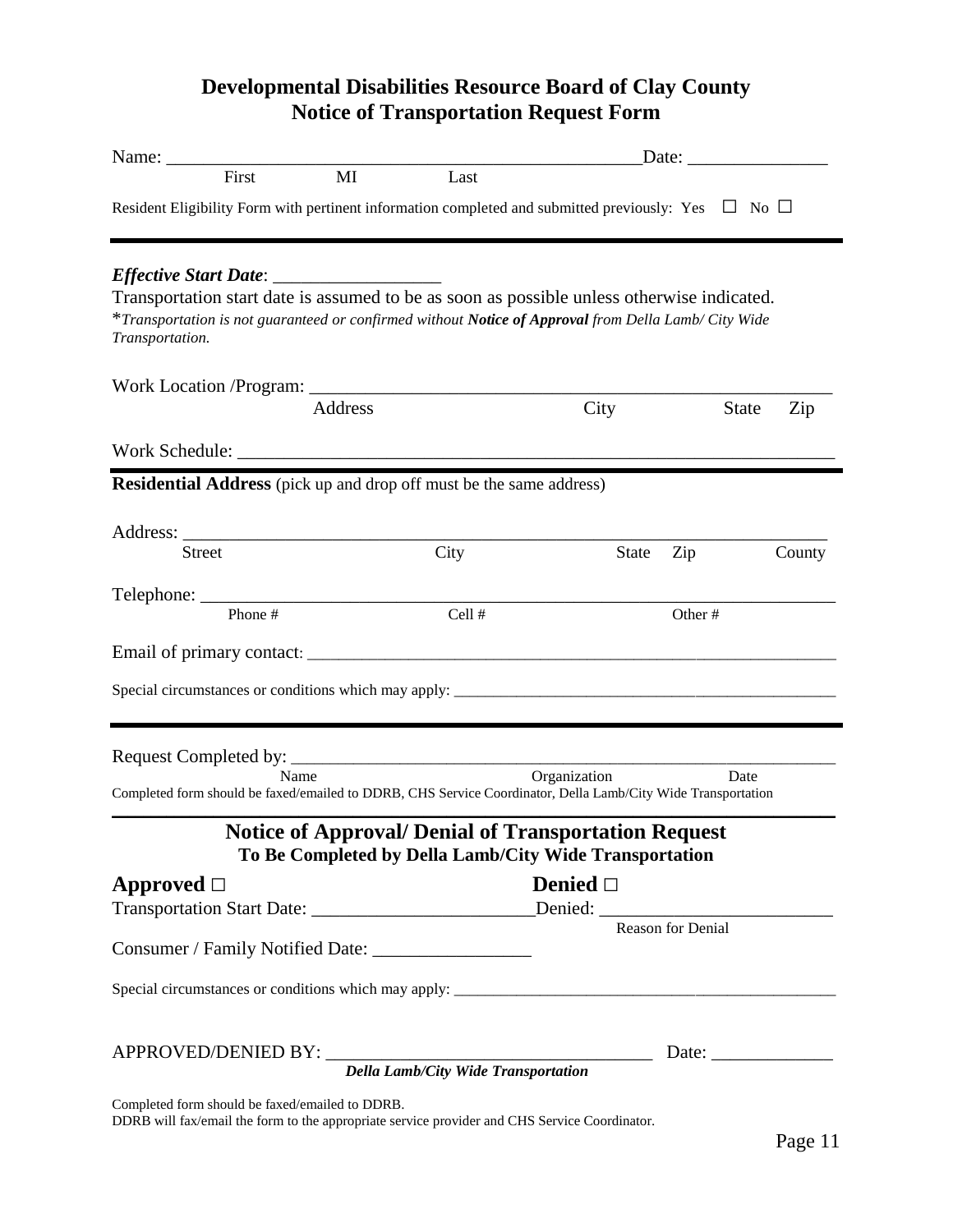### **Developmental Disabilities Resource Board of Clay County PASSENGER INFORMATION FORM**

| (Please type or print clearly)                                                                                                               |                                                                                                                                                                                                   |
|----------------------------------------------------------------------------------------------------------------------------------------------|---------------------------------------------------------------------------------------------------------------------------------------------------------------------------------------------------|
|                                                                                                                                              |                                                                                                                                                                                                   |
|                                                                                                                                              |                                                                                                                                                                                                   |
| <b>Street</b><br>Destination - Workshop/Day Program/Community-Supported Employment:                                                          | City<br>State<br>Zip                                                                                                                                                                              |
|                                                                                                                                              | Name:                                                                                                                                                                                             |
|                                                                                                                                              |                                                                                                                                                                                                   |
| <b>Street</b>                                                                                                                                | City<br>Zip<br>State                                                                                                                                                                              |
|                                                                                                                                              |                                                                                                                                                                                                   |
|                                                                                                                                              |                                                                                                                                                                                                   |
| Does the Consumer have a legal guardian? Yes $\Box$ No $\Box$<br>IF SO, please complete full information about the court-appointed guardian: |                                                                                                                                                                                                   |
|                                                                                                                                              |                                                                                                                                                                                                   |
|                                                                                                                                              |                                                                                                                                                                                                   |
|                                                                                                                                              | Please list three (3) emergency phone numbers in the order they should be contacted:                                                                                                              |
|                                                                                                                                              |                                                                                                                                                                                                   |
|                                                                                                                                              |                                                                                                                                                                                                   |
|                                                                                                                                              |                                                                                                                                                                                                   |
|                                                                                                                                              |                                                                                                                                                                                                   |
|                                                                                                                                              |                                                                                                                                                                                                   |
| <b>Medical/Behavioral Information:</b>                                                                                                       | Does the consumer use a wheelchair or other assistive device(s)? $\frac{1}{\sqrt{2\pi}}$                                                                                                          |
|                                                                                                                                              | Does the consumer have a seizure disorder? _____ If YES, please describe type of seizures,<br>frequency, typical duration, and physical appearance to expect: ___________________________________ |
|                                                                                                                                              |                                                                                                                                                                                                   |
|                                                                                                                                              |                                                                                                                                                                                                   |
|                                                                                                                                              |                                                                                                                                                                                                   |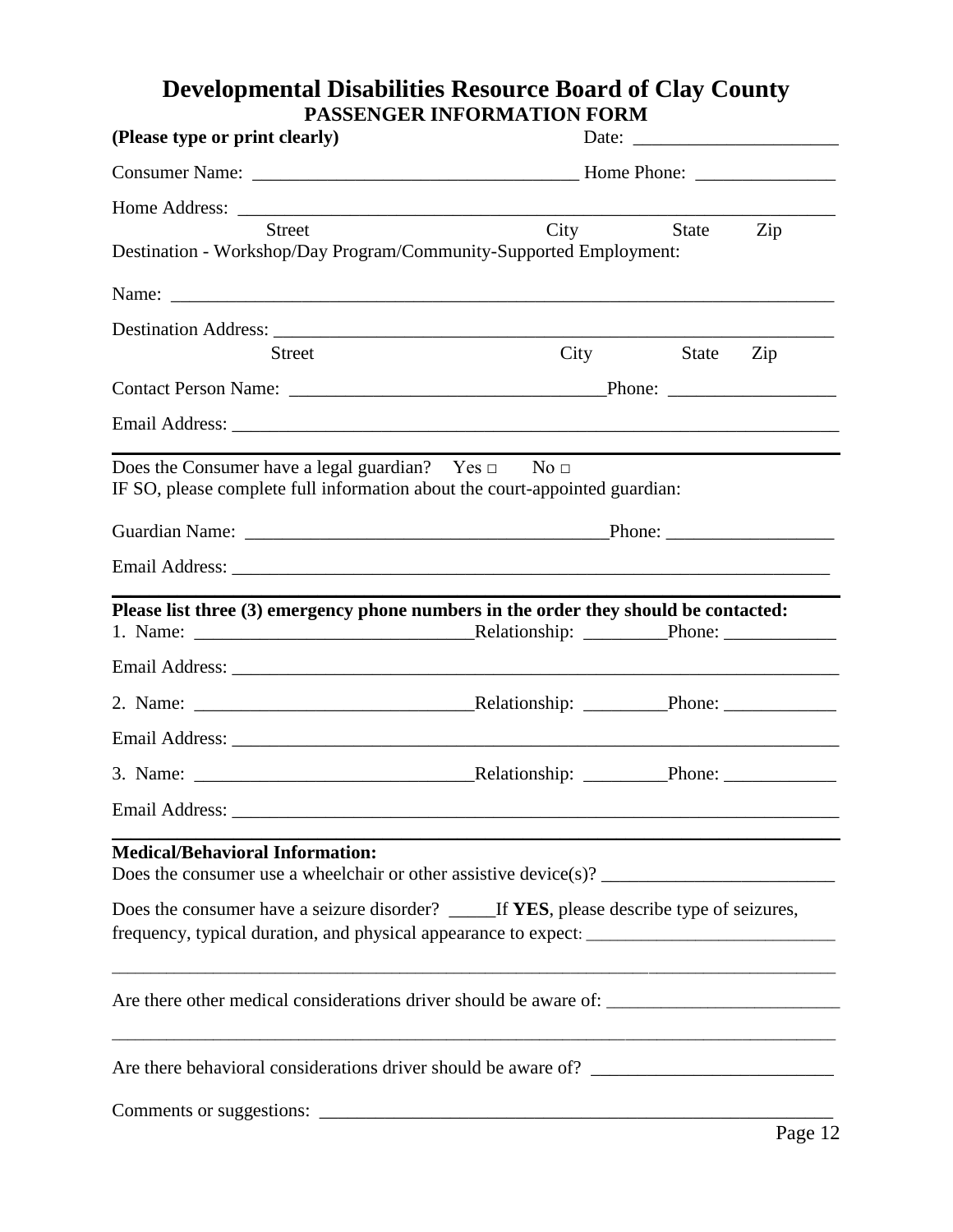#### **Developmental Disabilities Resource Board of Clay County Rider Agreement and Signature Form**

I have read the Developmental Disabilities Resource Board **Transportation Policy Manual** and agree to abide by the rules and policies as defined in this manual. I have been provided a copy of the Transportation Policy Manual.

I authorize and request Developmental Disabilities Resource Board, Center for Human Services, and Della Lamb /City Wide Transportation to exchange information regarding the individual named below. The purpose of this information is to coordinate services and supports between agencies. Information to be exchanged includes but is not limited to name, address, contact/emergency phone numbers, email addresses, record of trips/attendance and notifications of disciplinary actions. The information may be released by written communication, telephone, fax, or email. This consent to disclose information may be revoked by me at any time in writing. This consent remains in effect unless expressly revoked in writing.

#### **Rider:**

| <b>Print Name</b> | Date |
|-------------------|------|
|                   |      |

\_\_\_\_\_\_\_\_\_\_\_\_\_\_\_\_\_\_\_\_\_\_\_\_\_\_\_\_\_\_\_\_\_\_\_\_\_ \_\_\_\_\_\_\_\_\_\_\_\_\_\_\_\_\_\_\_\_\_\_\_\_\_\_\_

Signature:

**Guardian: (if applicable)**

Print Name Date

\_\_\_\_\_\_\_\_\_\_\_\_\_\_\_\_\_\_\_\_\_\_\_\_\_\_\_\_\_\_\_\_\_\_\_\_\_ \_\_\_\_\_\_\_\_\_\_\_\_\_\_\_\_\_\_\_\_\_\_\_\_\_\_\_

Signature:

*\*Note: This form should be updated annually by the Rider and faxed/emailed to DDRB, CHS Service Coordinator and Della Lamb/City Wide Transportation.*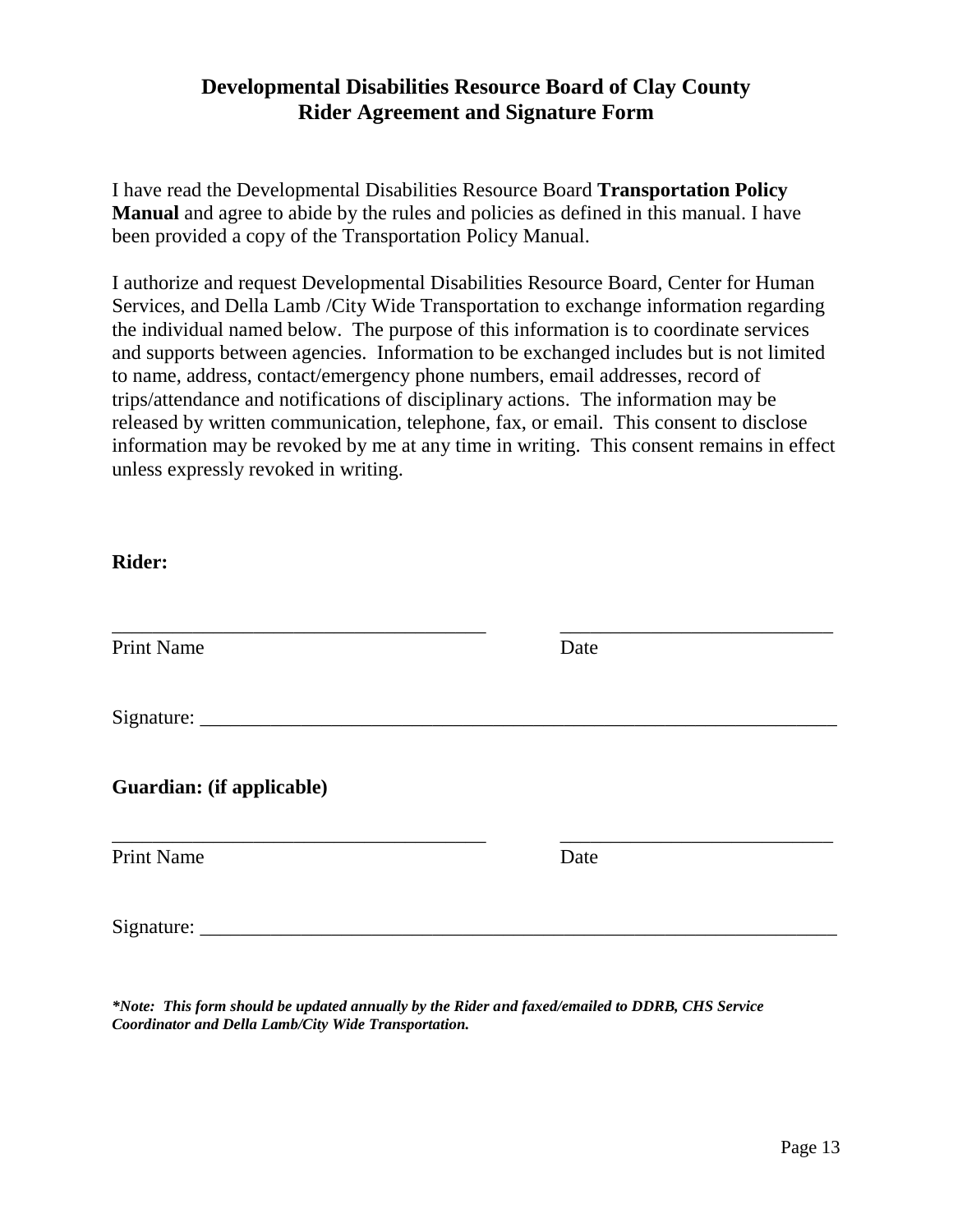### **DEVELOPMENTAL DISABILITIES RESOURCE BOARD Consumer Change of Status or Update of Information Form (1 of 3-page form)**

| First                                                                                                                                            | MI      |             | Last                                                                                                                  |                   |                                                                                                       |
|--------------------------------------------------------------------------------------------------------------------------------------------------|---------|-------------|-----------------------------------------------------------------------------------------------------------------------|-------------------|-------------------------------------------------------------------------------------------------------|
| Please complete only the information that applies. All other blank areas should be noted N/A.                                                    |         |             |                                                                                                                       |                   |                                                                                                       |
| Exit from program/services: Effective Date Exit: _______________________________                                                                 |         |             |                                                                                                                       |                   |                                                                                                       |
|                                                                                                                                                  |         |             |                                                                                                                       |                   |                                                                                                       |
|                                                                                                                                                  |         |             | <b>NOTICE</b> of Request for Change of Transportation                                                                 |                   | Change of work location and or program: Effective Date of Change:                                     |
|                                                                                                                                                  |         |             |                                                                                                                       |                   | Current Work Location: _________________________New Work Location: _________________________________  |
|                                                                                                                                                  |         |             |                                                                                                                       |                   |                                                                                                       |
|                                                                                                                                                  |         | Street City |                                                                                                                       | State Zip         | County                                                                                                |
|                                                                                                                                                  |         |             |                                                                                                                       |                   |                                                                                                       |
|                                                                                                                                                  |         |             | <b>NOTICE</b> of Request for Change of Transportation                                                                 |                   |                                                                                                       |
|                                                                                                                                                  |         |             |                                                                                                                       |                   |                                                                                                       |
|                                                                                                                                                  | Street  | City        | State                                                                                                                 | Zip               | County                                                                                                |
|                                                                                                                                                  | Street  | City        | State                                                                                                                 | Zip               | County                                                                                                |
|                                                                                                                                                  | Phone # |             | Cell #                                                                                                                |                   |                                                                                                       |
| *Note: Requests in change of transportation must be approved by Della Lamb/City Wide<br>made.                                                    |         |             |                                                                                                                       |                   | Transportation and until approval is received, alternative transportation arrangements may need to be |
|                                                                                                                                                  |         |             | <b>Notice of Approval/ Denial of Transportation Request</b><br>To Be Completed by Della Lamb/City Wide Transportation |                   |                                                                                                       |
| Approved $\Box$                                                                                                                                  |         |             | Denied $\square$                                                                                                      |                   |                                                                                                       |
|                                                                                                                                                  |         |             |                                                                                                                       | Reason for Denial |                                                                                                       |
| Consumer / Family Notified Date: ________________                                                                                                |         |             |                                                                                                                       |                   |                                                                                                       |
|                                                                                                                                                  |         |             |                                                                                                                       |                   |                                                                                                       |
|                                                                                                                                                  |         |             | Della Lamb / City Wide Transportation                                                                                 |                   |                                                                                                       |
| Completed form should be faxed/emailed to DDRB.<br>DDRB will fax/email the form to the appropriate service provider and CHS Service Coordinator. |         |             |                                                                                                                       |                   |                                                                                                       |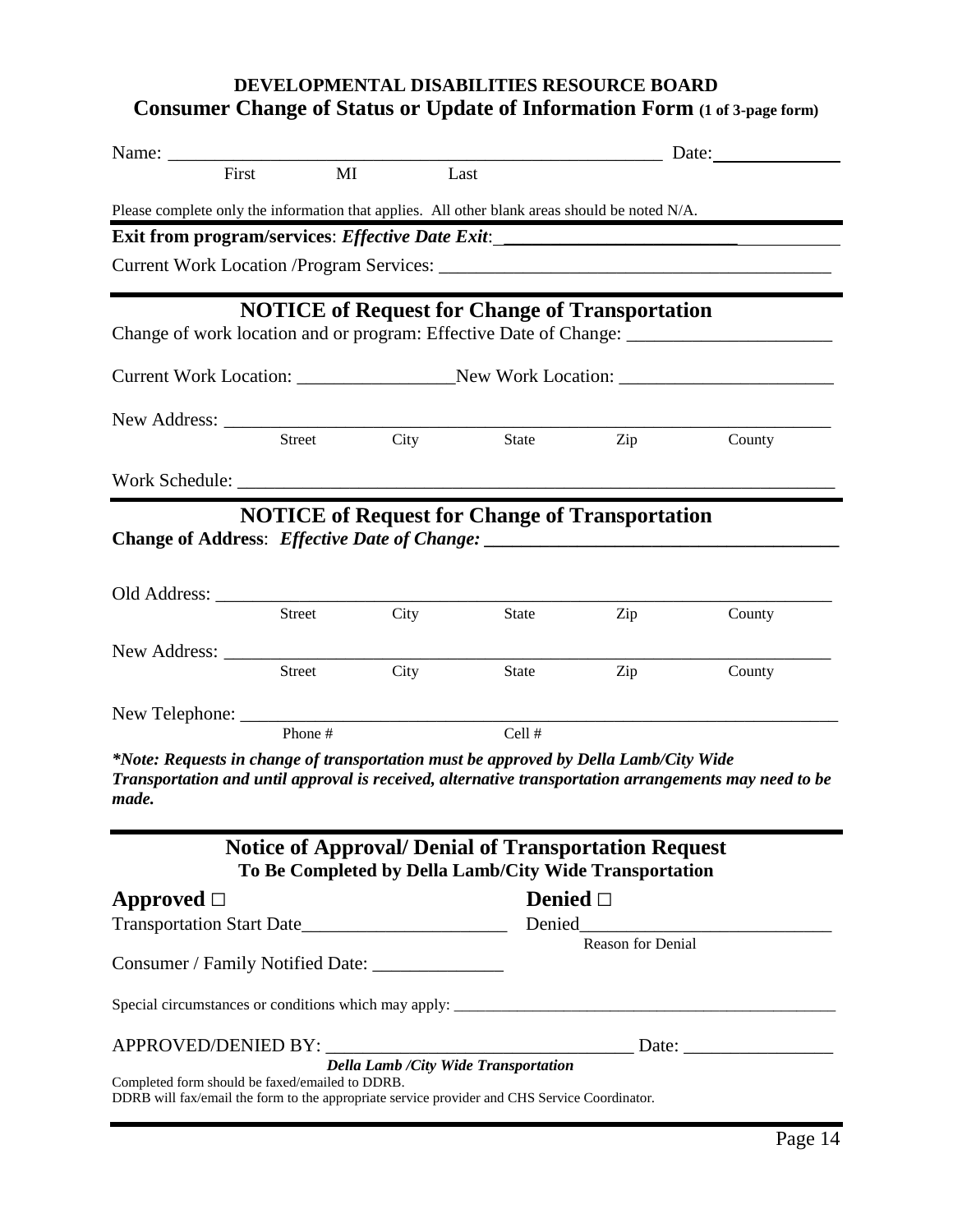#### DEVELOPMENTAL DISABILITIES RESOURCE BOARD

### **Consumer Change of Status or Update of Information Form (2 of 3-page form)**

|                                     |              | Change of Emergency Contact Information: Effective Date of Change: ______________ |
|-------------------------------------|--------------|-----------------------------------------------------------------------------------|
| Name                                |              | Relationship                                                                      |
| Phone #                             | Work Phone#  | Cell #                                                                            |
|                                     |              |                                                                                   |
| Name                                |              | Relationship                                                                      |
| Phone #                             | Work Phone#  | Cell #                                                                            |
|                                     |              |                                                                                   |
| Emergency contact 3:<br>Name        |              | Relationship                                                                      |
| Phone #                             | Work Phone#  | Cell #                                                                            |
|                                     |              |                                                                                   |
| <b>Change of Legal Status:</b>      |              |                                                                                   |
| <b>Court-Appointed Guardianship</b> | $\Box$       | Court-Appointed Conservator $\Box$                                                |
|                                     | Name         | Relationship                                                                      |
| Phone #                             | Work Phone # | Cell/#                                                                            |
|                                     |              |                                                                                   |
|                                     |              | Date of Guardianship: Date Rescinded: Date Rescinded:                             |
| <b>Change of Legal Name:</b>        |              |                                                                                   |
|                                     |              |                                                                                   |